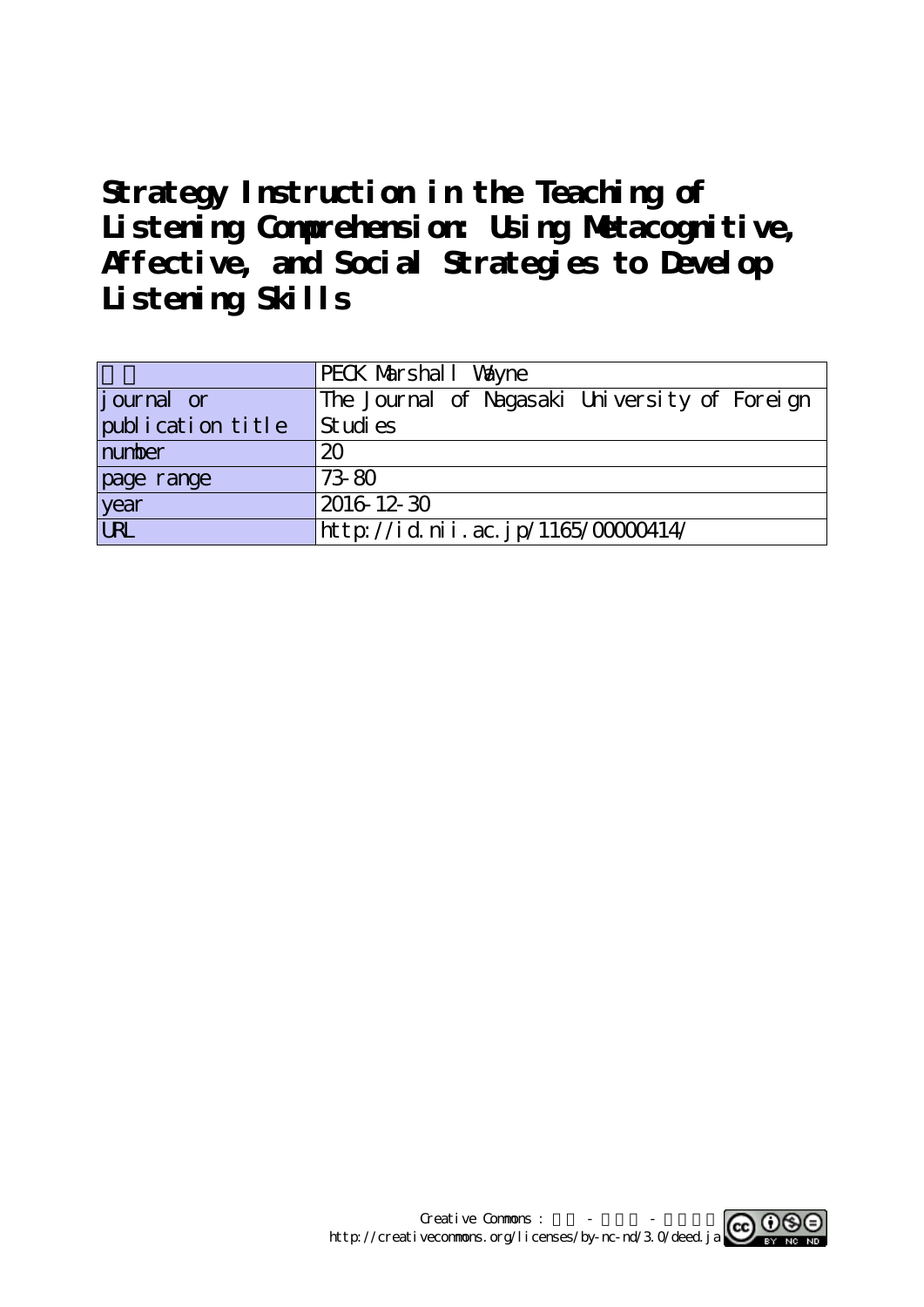The Journal of Nagasaki University of Foreign Studies No. 20 2016

## **Strategy Instruction in the Teaching of Listening Comprehension**

**Using Metacognitive, Affective, and Social Strategies to Develop Listening Skills**

Marshall Wayne Peck

リスニング教育におけるストラテジー指導 メタ認知ストラテジー、情緒的ストラテジー、社会的ストラテジーを使用し、 リスニングスキルを向上させる

マーシャル ウェイン ペック

**長崎外大論叢**

**第20号 (別冊)**

**長崎外国語大学 2016年12月**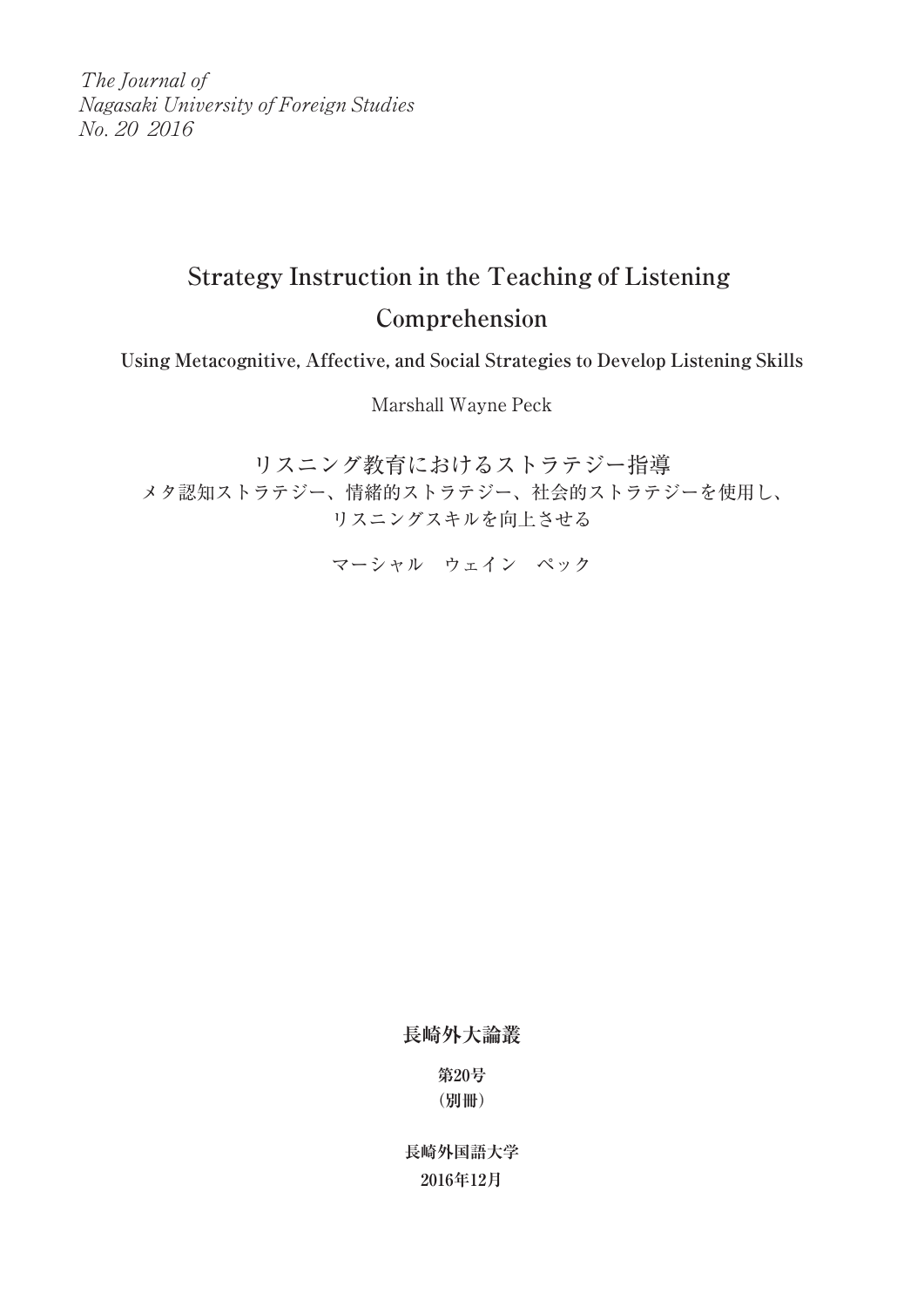### Strategy Instruction in the Teaching of Listening Comprehension

#### Using Metacognitive, Affective, and Social Strategies to Develop Listening Skills

Marshall Wayne Peck

リスニング教育におけるストラテジー指導 メタ認知ストラテジー、情緒的ストラテジー、社会的ストラテジーを使用し、 リスニングスキルを向上させる

マーシャル ウェイン ペック

#### Abstract

Teaching listening comprehension is central to all foreign language study programs. However, teaching listening in the classroom is insufficient. It is essential that language instructors train students in how to listen by teaching listening strategies. By incorporating metacognitive, affective, and social learning strategies into listening comprehension classrooms, instructors enable students to develop as independent language learners and to maximize opportunities for the development of listening comprehension in language learning.

#### **概要**

リスニング教育は、すべての外国語教育プログラムの要だ。しかし、ただ単に教室内でリスニング 教育を行うだけでは不十分である。語学講師は生徒たちにリスニングストラテジーを伝授し、「リス ニングの方法」を学ばせなくてはいけない。メタ認知ストラテジー、情緒的ストラテジー、そして社 会的ストラテジーを授業の中にうまく組み込むことで、講師は生徒たちを自立した語学学習者に育 て、リスニング力発達の機会を最大化することができる。

**Keywords:** Listening Comprehension, Strategy Instruction, ESL, Language Learning

#### Listening Strategies Overview

The listening comprehension component of language acquisition is central to every foreign language program. Whether studying to attend a foreign university, for travelling, or simply to communicate through conversation, listening is a central component. Many aspects of listening comprehension have been studied over the past few decades, including a vast number of methodologies and reasons for listening, ways of teaching listening comprehension, and linguistic processing, among others. However, the single most important aspect of teaching listening comprehension is the teaching of listening strategies. Listening strategies train foreign language students in *how* to listen. Until fairly recently, the teaching of listening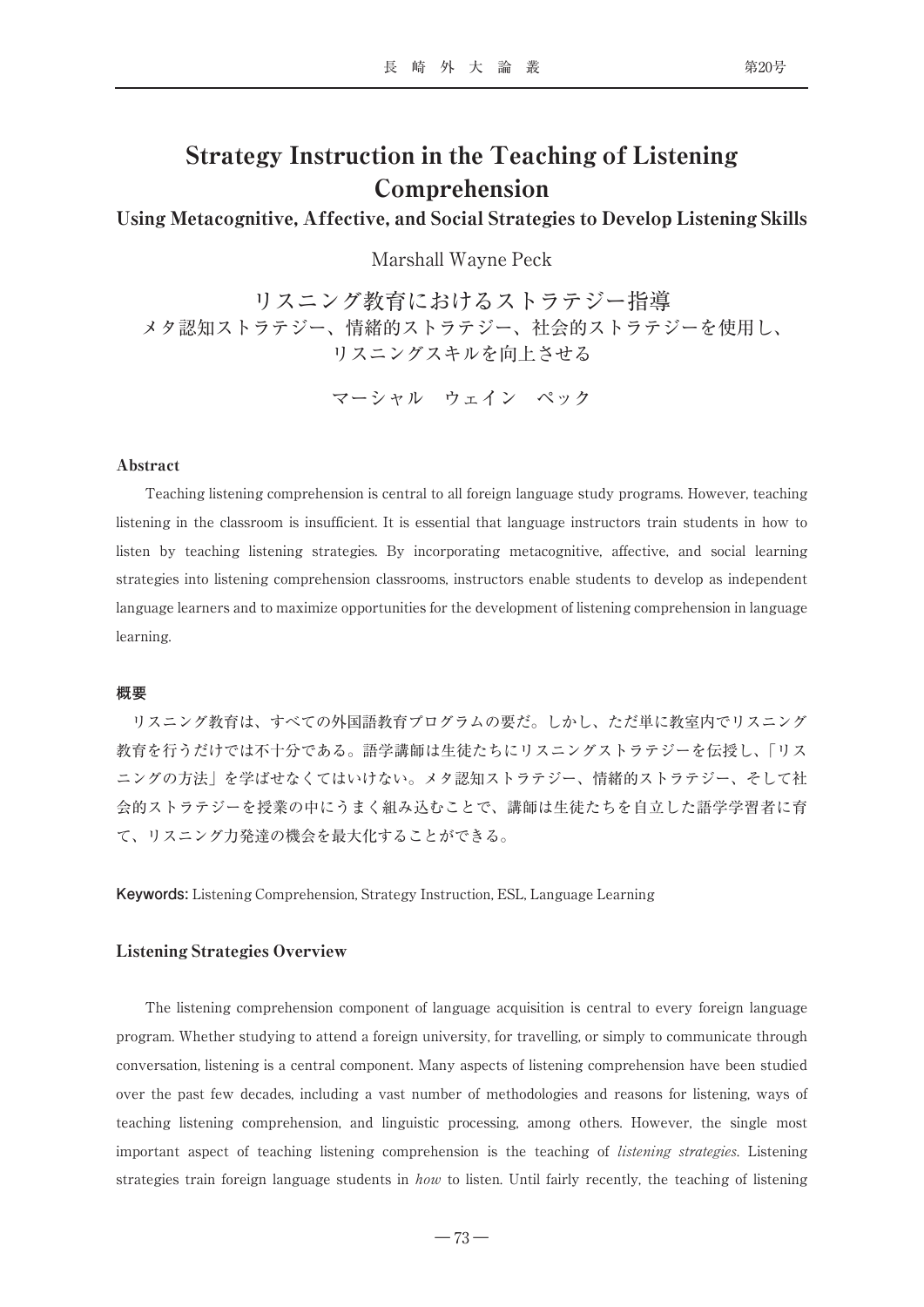comprehension was misunderstood; it was popular to think that normal spoken language was simply a faster version of what was taught in the classroom. Auditory supplements to curricula were often recorded in what is called "slow colloquial." Dr. Gillian Brown decries this as a fundamental misconception of language teaching:

It implies that normal, conversational speech is exactly like slow colloquial only spoken faster. So anybody who can follow slow colloquial speech might simply expect to speed up a bit in order to understand normal conversational speech. […] It suggests that there will be a more formal, more explicit, hence more understandable style of speech which one would expect to find in formal situations like lectures. (2)

Research has long shown that this is not the case. Therefore, the response has been to develop ways in which students may be taught to cope with the inconsistencies and variations of real, normal spoken language. The result has been a plethora of listening strategies used for all manner of different reasons and circumstances to improve listening comprehension. Moreover, by learning listening strategies, students develop the ability to become more autonomous learners. Once they have established methods for accurate listening, they can begin to practice outside of the classroom. Consequently, every auditory signal in the target language becomes a potential target for practice.

Teaching effective strategy use is central to the L 2 listening comprehension classroom, because building comprehension in specific types of listening is essential. Patricia Dunkel, a top researcher for second-language studies, notes that "communication scholars have begun to recognize the critical role listening skills play in the effective functioning of an individual in academic environments and business organizations" ("Listening" 434). Researcher Carine Feyton concurs, and notes the importance that the role of listening comprehension has acquired by arguing that "[t]he most innovative methods of language teaching that have emerged in the last decade […] all share one common goal: communicative competence. [Among these] the priority of listening over speaking or the importance given to listening comprehension is a common denominator" (175). Moreover, it has also been remarked that listening comprehension plays a critical role in *overall* L 2 acquisition (Dunkel "Listening" 434). Given the centrality of listening abilities in L 2 learning, it should be noted that although there are very many factors that influence listening comprehension, the use of strategies is a key element, because strategies teach students *how* to listen more effectively. With practice and attention, students will become better listeners in the L 2. Essentially, competent listeners should be able to piece together words, pick up paralinguistic cues, differentiate between words, compensate for missing elements, and understand register and cultural significance in the intention of the speaker. Listening strategies help ESL (English as a Second Language) and EFL (English as a Foreign Language) students accomplish these things.

Strategy-based instruction is used to teach students how to listen. Moreover, students must learn how to cope with situations in which some or all of the spoken language is less than comprehensible. This is done by using the strategies learned in class. David Mendelsohn argues that the purpose of strategy-based instruction is to "make learners aware of how the language functions -i.e., developing metalinguistic awareness, and second, [to make] them aware of the strategies that they use" (Guide 134). This is what he calls "metastrategic awareness" (134).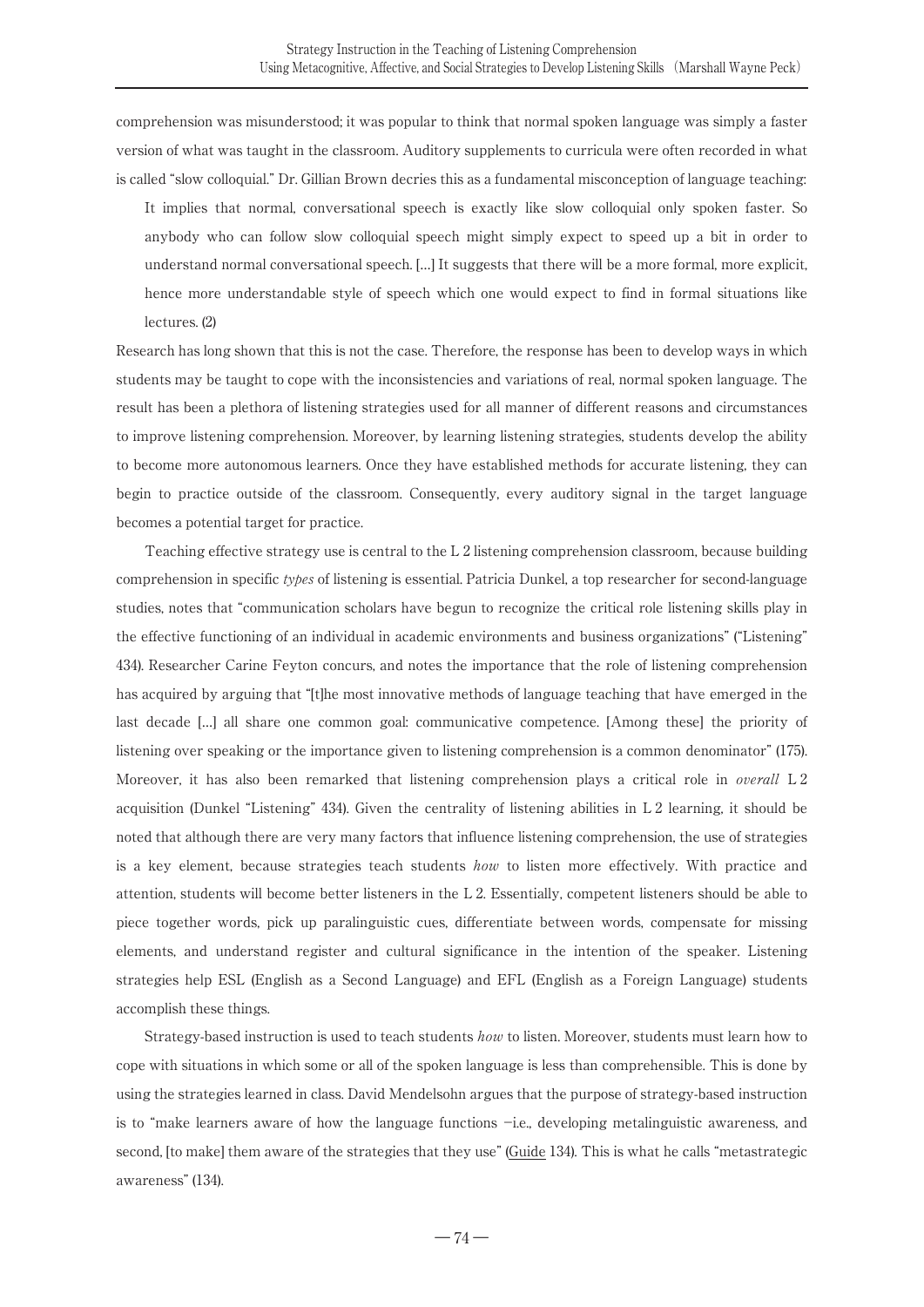The overall goal of a strategy-based curriculum is to make the learners into successful, autonomous listeners. This type of instruction helps students use the information available to them to make sense of spoken language. They learn to pick up key words and phrases, recognize types of intonation, and learn how to look for paralinguistic signals and discourse markers that will help them to make sense of the language. Moreover, these skills can be used by students to "predict, guess, and infer" what they need to know about language (134).

There are several major benefits to using a strategy-based approach in teaching listening comprehension. As noted by Anna Chamot, students who learn strategies and use them often become overall better learners (71). In addition, many researchers, including Mendelsohn and Rubin, have noted that by making students aware of how to listen, they become better listeners because they begin to think about language on a conscious level. They become aware of how they are processing incoming data, and therefore make better sense of it. Furthermore, Mendelsohn notes that strategy-using students, because they are more aware of the listening process, are more mentally active. Strategy use requires students to become active participants in the learning process, and this has been shown to improve the effectiveness of the learners. Most importantly, "[s]trategies are […] important for language learning because they are tools for active, selfdirected involvement, which is essential for developing communicative competence" (Oxford 1).

#### Metacognitive Strategies

Among the many strategies available to students, probably the most important is metacognitive. Rebecca Oxford, a well-known researcher on language strategy use, refers to metacognitive strategies as "actions which go beyond the purely cognitive devices, and which provide a way for learners to coordinate their own learning process" (136). Metacognitive strategies include the ability of the student to focus on their needs and goals, the ability to arrange and plan their learning, and the ability to evaluate their own progress (152). Each of these is crucial in the development of metacognitive strategies, and each contributes to student autonomy in its own way.

The first aspect of metacognitive strategies centers on *focus*. The focus of the student should be on linking prior-knowledge with new principles. Students should be encouraged to make associations themselves, and infer rules about language, based on what they already know. This will help them to create complex networks of information that will increase their ability to remember what they have learned. Prior knowledge can be a very useful tool for students when they are trying to make sense of rapidly incoming linguistic data. Essentially, the student who is able to draw on prior knowledge has a significant advantage over the student who has no information from which to draw context for incoming data.

Another aspect of student focus involves what Rebecca Oxford calls "paying attention" (154). Clearly, in order to learn, students must pay attention. However, Oxford divides this concept into two distinct components which she calls "directed attention" and "selective attention" (154). Directed attention refers to deciding "generally or globally" to focus attention on the task at hand. The instructor can facilitate this by providing interesting classroom activities, reducing distractions, and reminding students to stay focused.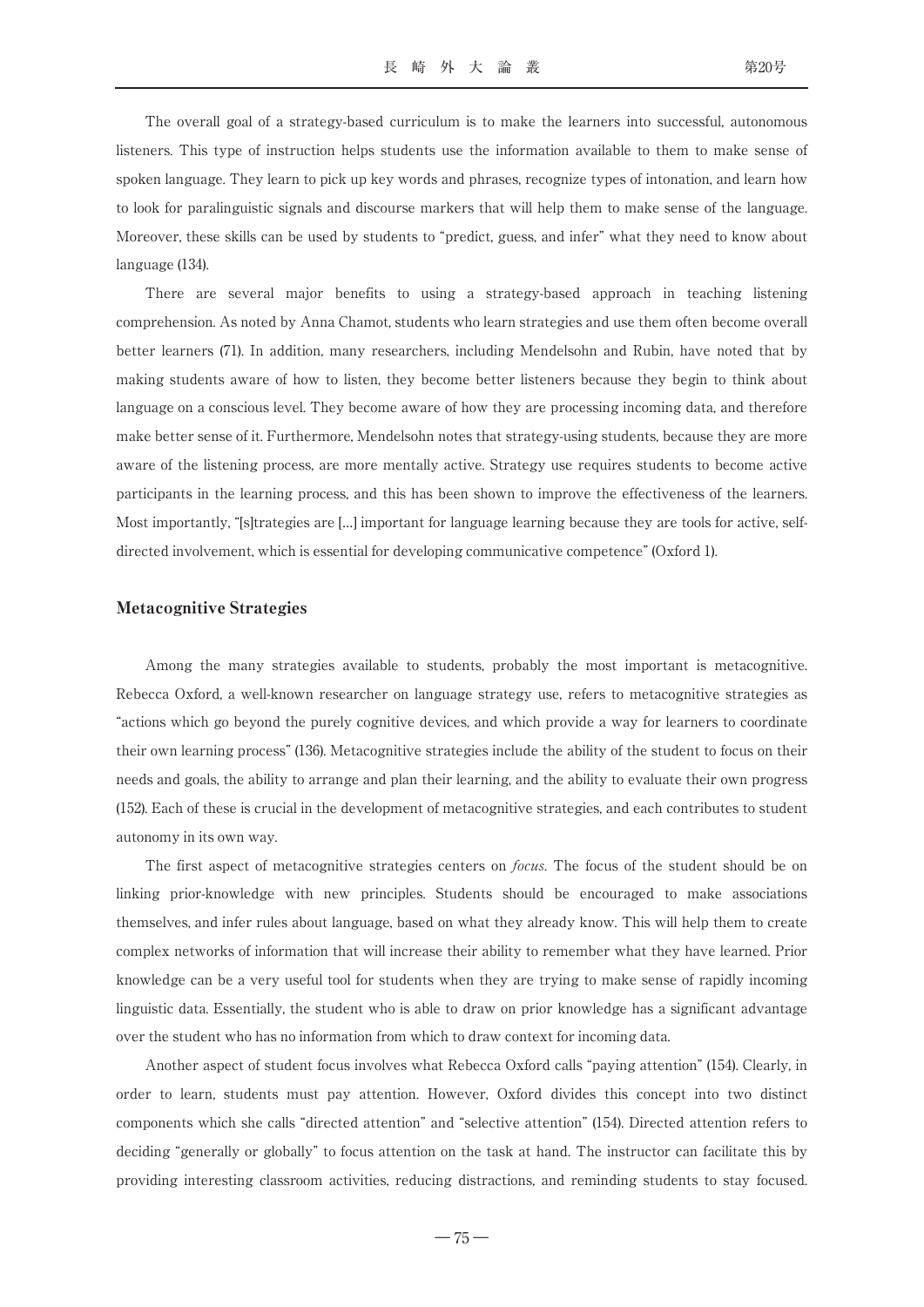More specifically, "selective attention" refers to the focus of students on minute details of the task at hand. To make this possible, the instructor should provide activities which "require attention to specifics" (154). By directing students' attention to subject-matter on both a very broad and a very minute scale, the instructor gives the students the ability to be flexible in their focus, and adjust to difficult situations which require versatility for comprehension.

The final element of student focus is the degree to which students focus on reception or production of spoken language. Both Oxford and Dunkel feel very strongly about allowing students to follow their (often) very natural inclination to delay speech production until they are comfortable with their level of understanding of linguistic input (Dunkel "Listening" 435). Oxford observes that "listening is more rapidly developed than speaking" (155), so students may wish to postpone production until it seems less threatening. Dunkel, in agreement, describes this by saying:

The goal of second/foreign language instruction remains the development of communicative competence and oral fluency. This goal is achieved by putting the horse (listening comprehension) ahead of the cart (oral production). ("Developing" 100).

The idea here is that oral proficiency will develop at its own pace if listening comprehension strategies are developed as a priority. There do not seem to be any detrimental effects of letting students delay oral production because often their silence is not absolute. This "silent period" may be total or partial, and may last only hours or weeks (Oxford 155). On the whole, students produce language in their own time, and instructors can view the silent period as a way to assist the students in the development of their listening comprehension skills.

The second important aspect of metacognitive strategies involves planning and organizing. Besides teaching students how to manage their time by developing "practical weekly schedules," instructors should encourage students to keep a notebook containing an organized account of "new language expressions or structures and the contexts in which they were encountered, class assignments, goals and objectives, and strategies they have learned that work well" (156). Organization of ideas is very important for language learners, because they need to stay focused on current tasks, while having access to organized accumulated information.

However, even before the task of organization is realized, students must have clear goals and objectives of which they are constantly aware, and these things should be noted in the students' language notebooks. "Goals" are what Oxford refers to as "long-range aims referring to the outcome of many months or even years" (157). Objectives are more short-term aims, and it is important for anyone learning a new skill to remember both where they are going and how they are planning to get there. Hierarchical organization of goals and objectives keeps students focused on their own education plans, and discourages distractions and diversions. Students' goals for listening may be "to attain an advanced listening proficiency rating, to be an effective listener in occasional conversations with native speakers, to understand the language well enough for foreign travel, or to be able to hold a job that depends on skilled, in-depth listening," (157) but regardless, students should have clear, well-defined reasons and expectations for listening. Organization and goal setting make this both possible and efficient.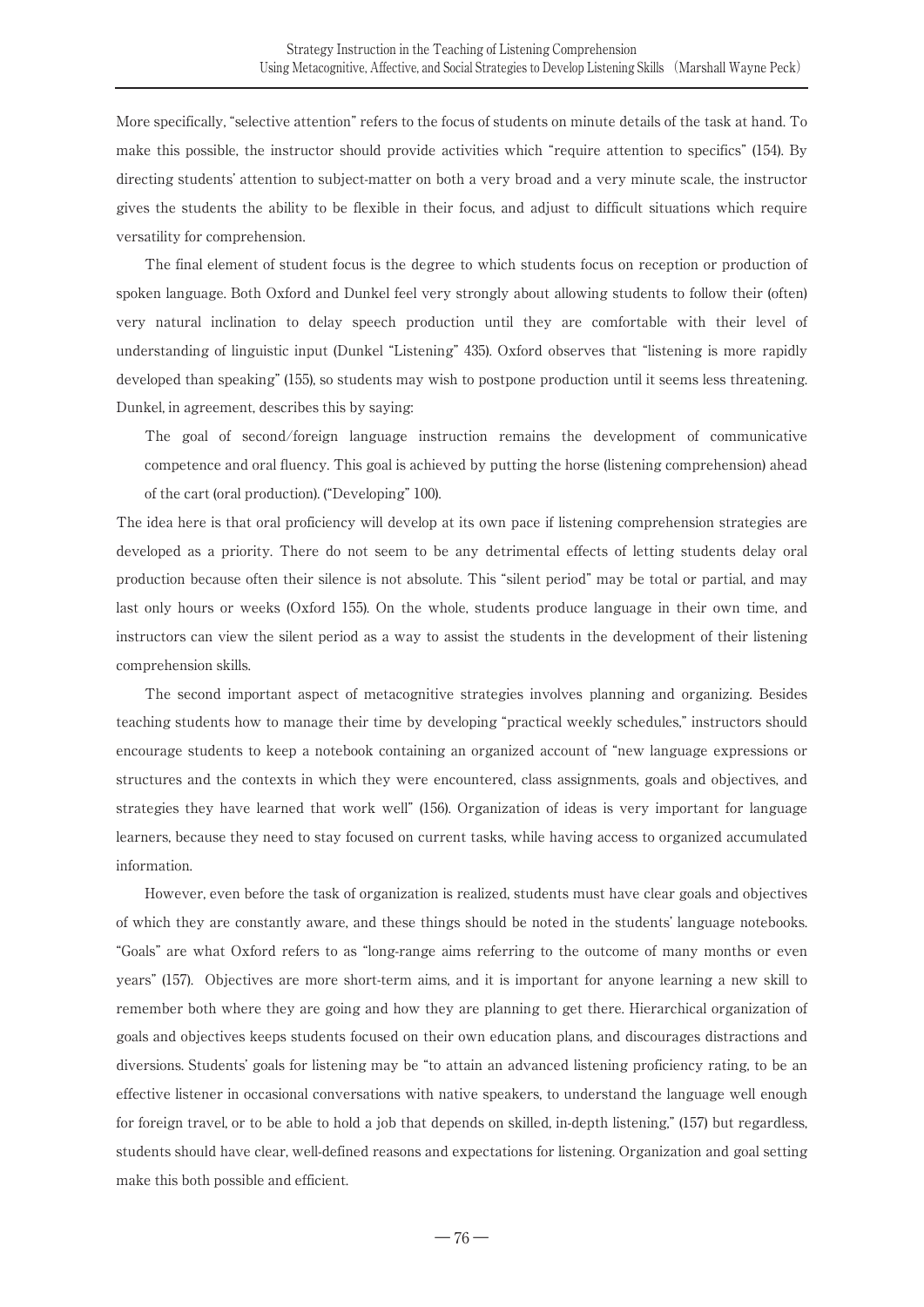The third, and likely most important, aspect of metacognitive strategies is monitoring and evaluation. Students must learn to monitor their errors, and evaluate both their specific and overall progress. Michael Rost, in his discussion of "self-instruction in listening" notes the importance of "situations in which a learner, with others or alone, is working without the direct control of the teacher" (234). Oxford provides a very succinct definition of this concept by noting, "This strategy does not center as much on using the language as it does on students' conscious decisions to monitor -that is, notice and correct -their own errors" (161); this is an important aspect of metacognition. Only when the student accepts responsibility for progress is it possible to become an effective, autonomous language learner. The instructor provides the limited role of corrector and guide in the classroom, but when the student is able to provide the same conscious instruction outside of the classroom, it is possible to make great progress in the development of language skills, particularly listening skills. Developing a self-monitoring ability is considered to be extremely difficult, but checklists, diaries, self-rating questionnaires, and rating scales are all useful tools for self-evaluation. Additionally, Rost argues that self-monitoring students should be able to "select appropriate materials, [adapt] pre-recorded material for instruction, [plan] realistic goals, [and keep] records of materials used" (234).

Mendelsohn believes that such tools "require learners to describe their own abilities" (Guide 48). These tools must be closely monitored in lower-proficiency students because, apparently, they "lack the experiential basis for making realistic self-assessments" (48). Additionally, the very wording of questionnaires and such can be misleading to students. For example, students have a tendency to rate themselves higher on "can do" questions rather than "I have difficulty" questions, because "they [find] it harder to disagree with negatively worded statements than to agree with positively worded ones" (48). This is a caution for anyone who wishes to use such tools in a language classroom. Self-assessment and evaluation are important, but students must be taught this skill, and care must be taken even to the specifics of questionnaire wording, as such things can impact the students' achievement of accurate self-evaluation.

#### Affective Strategies

Affective strategies develop a student's ability to cope with anxiety and self-esteem, and to utilize affective energy as a positive resource in the language-learning process. Emotion can be either a strong motivator or a powerful inhibitor. In order to direct their emotions positively and achieve their languagelearning goals, students must learn to effectively utilize affective strategies. Many listening comprehension researchers such as Oxford, Mendelsohn, and Brown advocate a variety of strategies that reduce anxiety and promote relaxation. For example, progressive relaxation, a systematic tensing and relaxing of muscles, has been shown by biofeedback researchers to reduce tension and anxiety. Moreover, meditation and deep breathing techniques have long been known to facilitate mental stability and tranquility. All of these are advocated by researchers as being useful anxiety lowering tools.

Additionally, the use of music and laughter has been shown to reduce stress before a difficult language task (Oxford 164). The use of music refers back to Georgi Lozanov's Suggestopedia Method. He advocated the use of baroque music but, as many have discovered, any music that is soothing to the student is acceptable,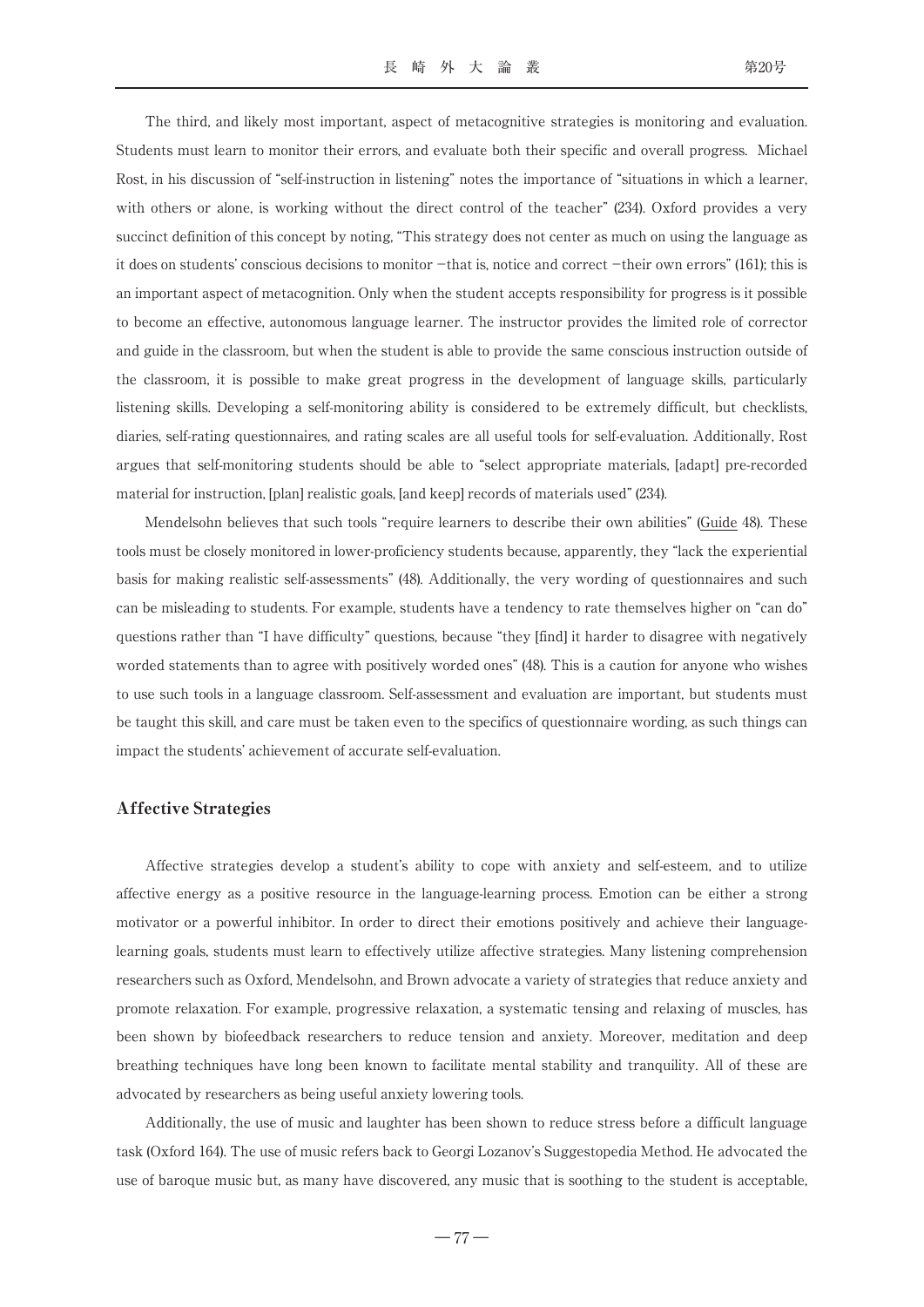whether it be Mozart or Anoushka Shankar. The point is that the composition should have a lowering effect on the students' affective filter (Krashen 30). Music has the ability to help students relax and feel comfortable in their environment. This is also the case with laughter. Oxford strongly encourages the use of laughter in the classroom, as she believes that "[l]aughter brings pleasure to the classroom […] it can be stimulated by many kinds of classroom activities, [and] is part of a general atmosphere of enjoyment for students of all ages" (165). The elements of laughter and music often help students relax and study more effectively, and should be integrated into any ESL/EFL curriculum, if possible.

Another vital aspect of affective strategies is self-encouragement. The development of this ability can take a number of forms, from speaking and thinking positively about oneself, to taking risks intelligently, to rewarding oneself for accomplishment in the language classroom. A student's mentality makes all the difference between world and want. The expectations that they hold for themselves are very likely going to be realized. This is why it is important for students to create a positive self-image that is sustainable.

Probably the most important aspect of the affective domain is positive self-image. It is quite well known that expectations precede fulfillment. If a student believes that he/she is stupid and unteachable, he/she will undoubtedly succeed in fulfilling those expectations. Oxford makes the suggestion that students write positive things in a language journal that will remind them to stay positive. Some examples are "I understand a lot more of what is said to me now" and "I enjoy understanding in the new language" (165). Such written statements will remind students to stay positive, and will give them points of reference by which to determine progress. It may seem artificial at first, but by consciously maintaining a positive attitude, students are less likely to become discouraged, and will eventually develop a capacity to think positively about language learning without the conscious effort.

Being positive is important, but maintaining such an attitude requires that errors and other discouraging factors be minimized. The implication here is that students learn to take risks *wisely*. Reckless guessing in a language course will lead to the despair of being thought incompetent. This affective strategy "involves a conscious decision to take reasonable risks regardless of the possibility of making mistakes or encountering difficulties. Risk taking must be tempered by good judgment" (166). It requires the use of other affective strategies used in conjunction with metacognitive and social strategies that can be used to minimize the possibility of error. Of course there will be mistakes, but a deliberate, conscious effort that goes awry is a far cry from reckless abandon. Students who take risks wisely will be noted as good language learners, and if the instructor reinforces this behavior among students, it will doubtless be a great encouragement to them when they do err.

#### Social Strategies

The final objective, and perhaps the most important, is the use of *social strategies*. Students must learn to utilize their social environment for language purposes. They must ask questions, including questions of clarification and verification, cooperate with other students, teachers, and speakers of the target language, and develop cultural and personal awareness of those to whom the language is spoken.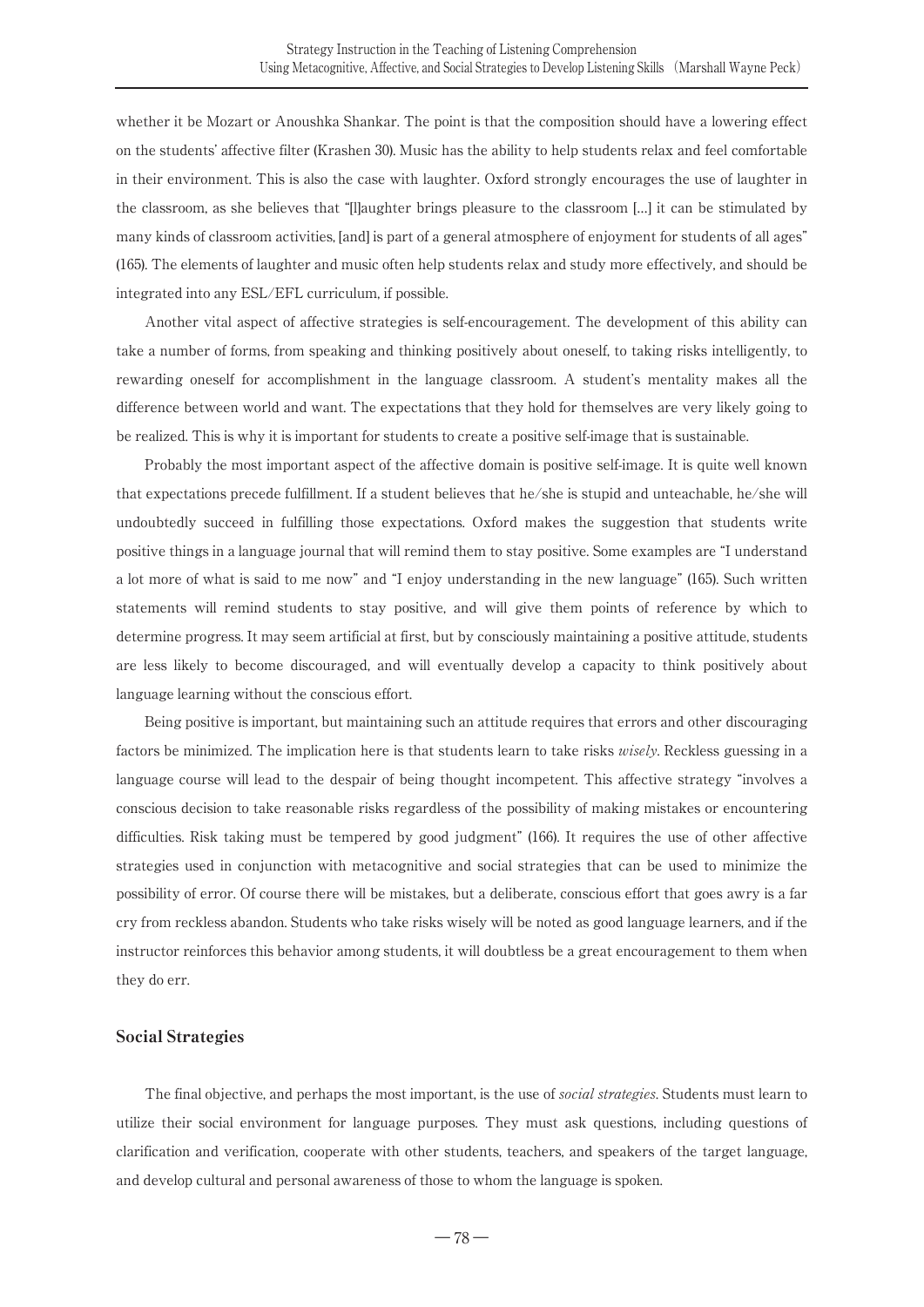Asking questions of clarification "involves asking the more proficient speaker to slow down, paraphrase, repeat, explain, or otherwise clarify what he or she has said" (Oxford 169). This may seem like mere common sense, but ESL/EFL students, especially of certain cultural backgrounds may be simply unwilling to do it. Students must be taught that this strategy is necessary, yet easily learned. Joan Rubin, a leading researcher in listening comprehension, has observed that a modification of interaction between a speaker and listener (by conversation checks, expansions, repetition, and clarification) will facilitate comprehension more than a speaker's modification of his/her language independently of the listener (215).

Granted there are both good and bad ways to ask for clarification, but a student simply needs to memorize minimal phrases and know when to use them. Examples of these would be "Would you repeat that, please?" and "I'm sorry, I don't understand" and "Did you say  $X$ ?" Learning these phrases will make students more comfortable with clarification requests, because they are polite and applicable in almost any situation. Verification requests can utilize the same phrases, but by definition are used to verify that a word or phrase has been correctly understood. By teaching students to maintain clarity in a spoken interaction, the students will become more comfortable with spoken language and more willing to participate.

The next aspect of social strategies involves interaction with peers and proficient users of the target language. Students must learn to work together with others to combine their strengths and eliminate language weaknesses. By working with other language learners on activities, games, and simulations, this is possible. Students may work at an aural jigsaw story, in which they each hear a single part of the story and then collaborate on determining characteristics of the story as a whole. This is only one example, but there are many other variations that allow students to disguise each other's weaknesses and build upon each other's strengths. In addition, cooperation with proficient users of the target language, whether native speakers or not, will improve listening proficiency. Not only is it helpful to have a proficient speaker with whom one is comfortable making mistakes, but it is very beneficial to have a proficient speaker who understands the cultural expectations as well as the listening needs of the lower-proficiency student. This type of aide also helps to develop an awareness of the behaviors and expectations of the target culture. This, in turn, allows the learners to "become aware of fluctuation in the thoughts and feelings of particular people who use the new language. Such awareness brings learners closer to the people they encounter, helps them understand more clearly what is communicated, and suggests what they say and do" (Oxford 173). This particular type of social strategy is perhaps the most useful, because it envelops every aspect of communication and cooperation in the learner's experience, including the affective and metacognitive. Students become aware of themselves as communicators by watching for a reflection from their highproficiency counterparts, and, assuming they have a worthy mentor, this boosts a student's affective stability.

These strategies represent only the "indirect" strategies of listening comprehension as described by Oxford, Mendelsohn, and Rubin. They work in conjunction with the "direct" strategies (memory, cognitive, and compensation), and of course, there are many other very useful strategies, especially ones which are more specific to certain types of listening and for a variety of listening purposes. However, what has been shown here are just a few of the essential strategies that are necessary in every listening scenario. These could be called "bedrock strategies" because they make up the foundation required to develop other, more